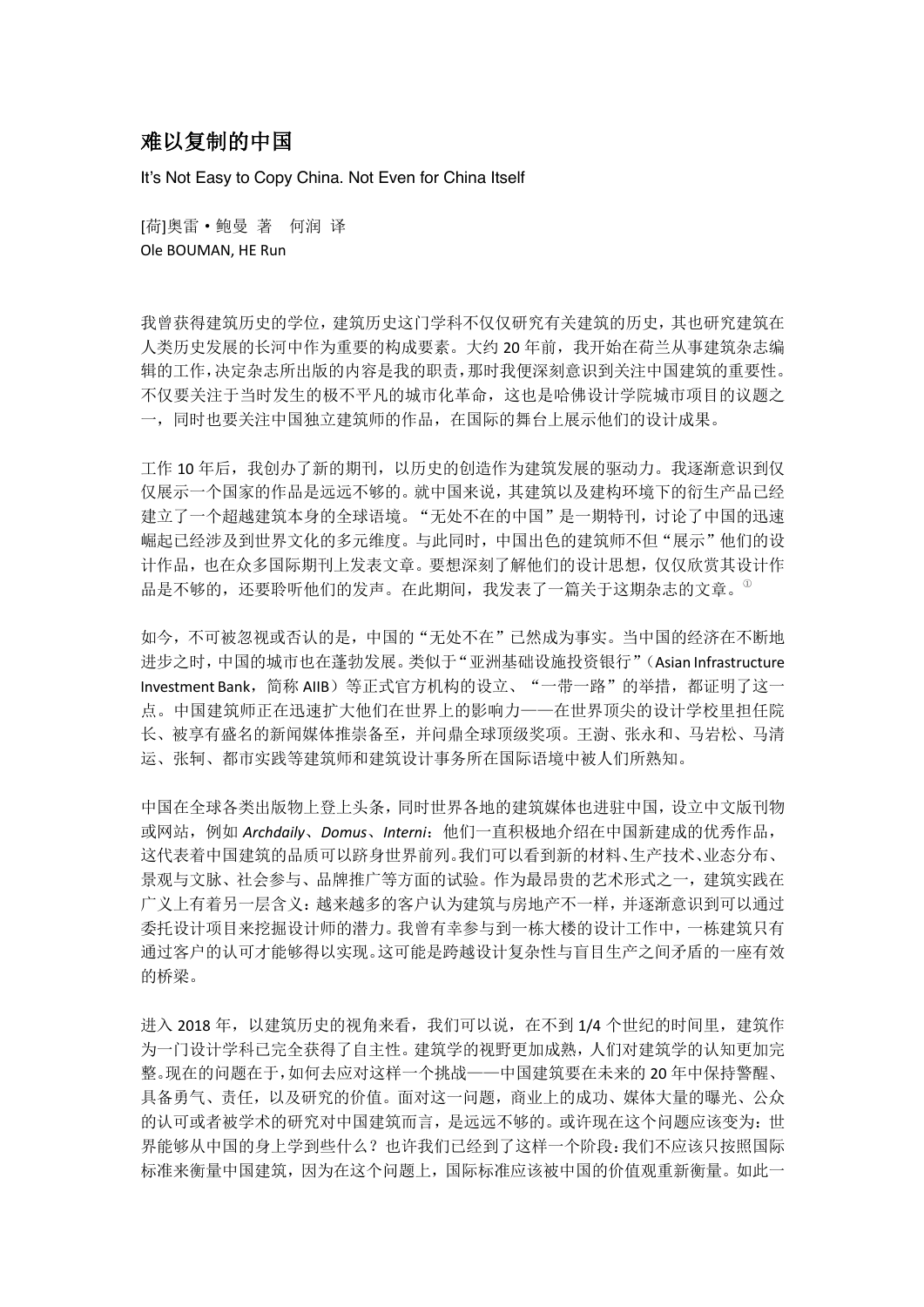来,中国不仅仅会给国际上的建筑实践带来新的见解,中国的建筑实践也承受了新的压力, 驱使其不断超越自己,不断进步,从而拥有更深刻的社会意义。

为了进一步论述,我想先厘清两个问题。第一个问题是关于世界建筑能够从中国的身上学到 些什么。这或许可以参考多年来引人注目的"空头市场"<sup>@</sup>所引发的职业危机问题相关的讨 论,即便目前的经济不断繁荣,但是这些问题却一直存在。其实这也关乎于建筑师所扮演的 社会角色问题。有一些全球知名的建筑师,自嘲自己仅仅是服务于资本的工具,另一些人为 渲染软件和计算机技术彻底颠覆了建筑微妙的美感而义愤填膺。自我批评与专业训练的无力 已成为主流建筑话语的一部分。中国自身有着足够的实力不断超越其他国家,但是考虑到历 史发展的轨迹,我们也有理由去换个角度思考。中国的建筑实践已经能够重塑质量、城市视 野、社会向上流动和生态文明,甚至有点乌托邦的思想。西方建筑引以为傲的价值观在经过 了一个多世纪的猛烈发展之后,几乎完全消失了。那么问题就在于中国是否可以完成学科的 使命,实现中西方建筑的共同进步。

另外一个问题是,中国自身有很多任务需要完成。如果说前文所提的观点展示了一些迹象, 那么中国建筑有责任将之最终发展成为实质性驱动力,去取得更大的进步,并将建筑生产的 范围扩大。中国需要在全球建筑业中起到领导的作用,完成从超越规则到规则的制定者的转 变。中国还需要考虑品质的意义以及对如何实现目标需要付出努力

如果说这是一个挑战,那么我们就不应该谈论相互效仿的话题,甚至中国与其他国家都无法 相互启发。这是关于世界各国共同重塑建筑的使命,在历史长河中,能够遇到这样的机会也 可以算是一件幸事。

注释:

①参见奥雷·鲍曼,著.杨媛媛,译.张晓春,校.合作中国 共同创造[J].时代建筑,2010 年第(4):10-12.

②译者注:空头市场(Bear Market)亦称熊市,指价格长期呈下跌趋势的证券市场。价格变 化的总趋势是不断走低,特征是大跌小涨。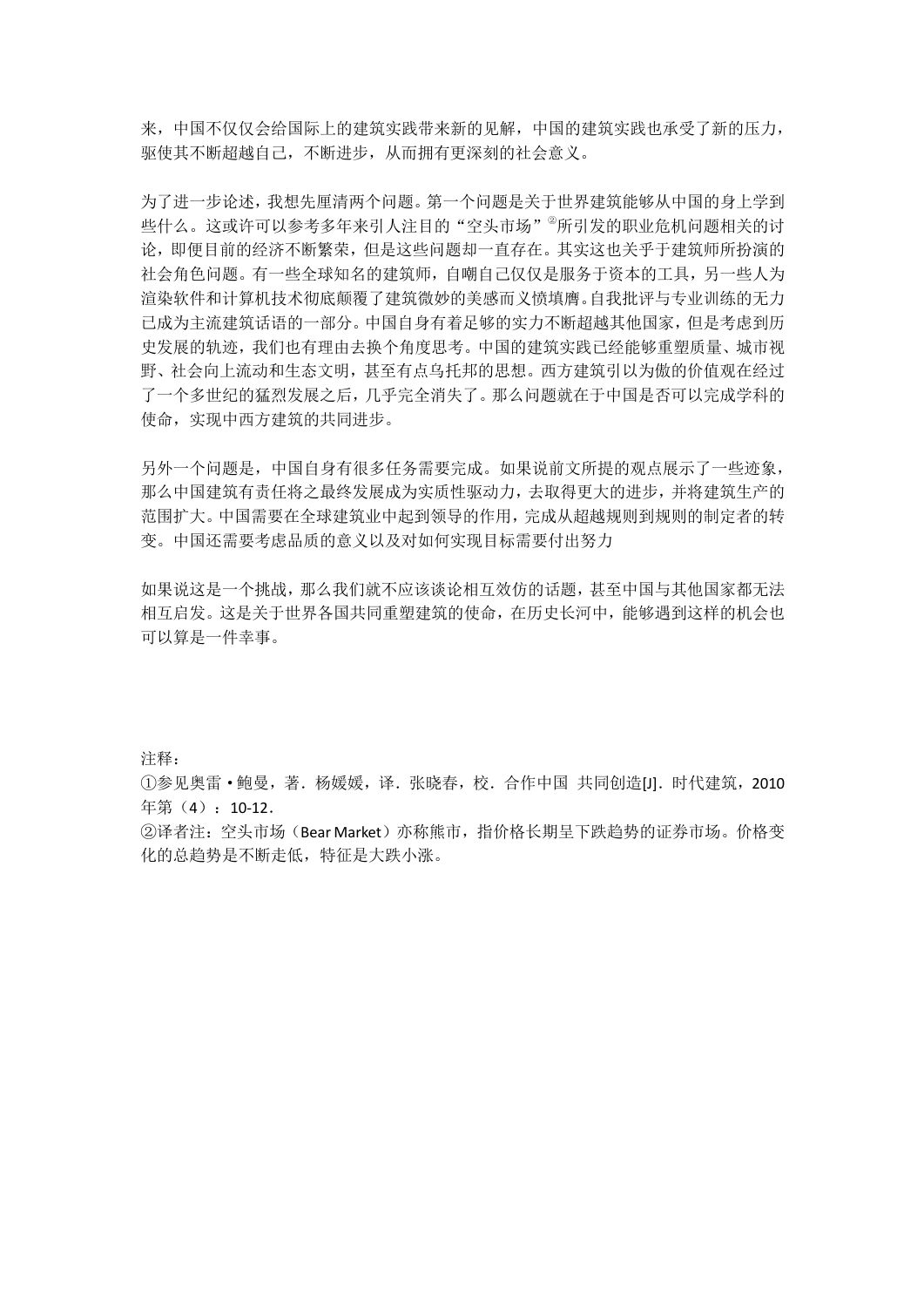## **It's Not Easy to Copy China. Not Even for China Itself**

Ole Bouman

One of my degrees is in architectural history. This is not only a discipline that studies the history of architecture, but also the study of architecture as a factor of history. About twenty years ago, when I was at the beginning of my career in the Netherlands working asan architecture magazine editor, I had to make decisions about what to publish. I was fully aware of the need to cover Chinese architecture. Not only a need to shed light on the phenomenal urban revolution that was taking place at the time, as exemplified by the famous Harvard Design School Project on the City on this topic, but also by paying attention to the work of individual Chinese architects, presenting their built work to our international audience.

Ten years later, having started a new magazine that took the making of history as the ultimate driver of architecture, I found it was no longer enough to just present work from one out of many countries. In the case of China, I considered its architecture and all other productions of built environment setting a new global condition beyond the very boundaries of architecture itself. Coined as "Ubiquitous China", I issued a special edition to discuss the emergence of China as an omnipresent dimension of world culture. In parallel, reputed Chinese architects at the time, were not only "presented," they also wrote essays in most of the issue. Showing their work was no longer enough. Better to listen to their voices as well. Around that time, I also published an article about this rise in this magazine [link].

Today, China's ubiquity has become a fact that can no longer be ignored or denied. While China's economy has grown, its' cities have boomed, and its' international investments have become official in institutions like the Asian Infrastructure Investment Bank (AIIB) bank and initiatives like the One Belt One Road (OBOR), Chinese architects are rapidly expanding their portfolio's worldwide, obtaining deanships at prestigious design schools, receive accolades from the most prestigious news titles, and are honored with global top awards. Wang Shu, Chang Yunghe, Ma Yansong, Ma Qinyun, Zhang Ke, Urbanus, and others have become household names in the international discourse.

And it's no longer only China making headlines in the global press. The global architecture press is also coming to China to establish thriving Chinese versions. Archdaily, Domus, Interni: they incessantly publish new work in China itself, revealing a quality that we only can rank among the best in the world. We see experimentation in new materials, production techniques, program arrangements, landscaping and contextualism, social engagement, branding, and so forth. As the most expensive art, this quickly expanding practice of architecture in the broadest sense means one more thing: increasingly clients believe architecture is not the same as real estate, and start to recognize the huge talent available by commissioning them. I myself happen to work in a building that only could come into existence through such a client's